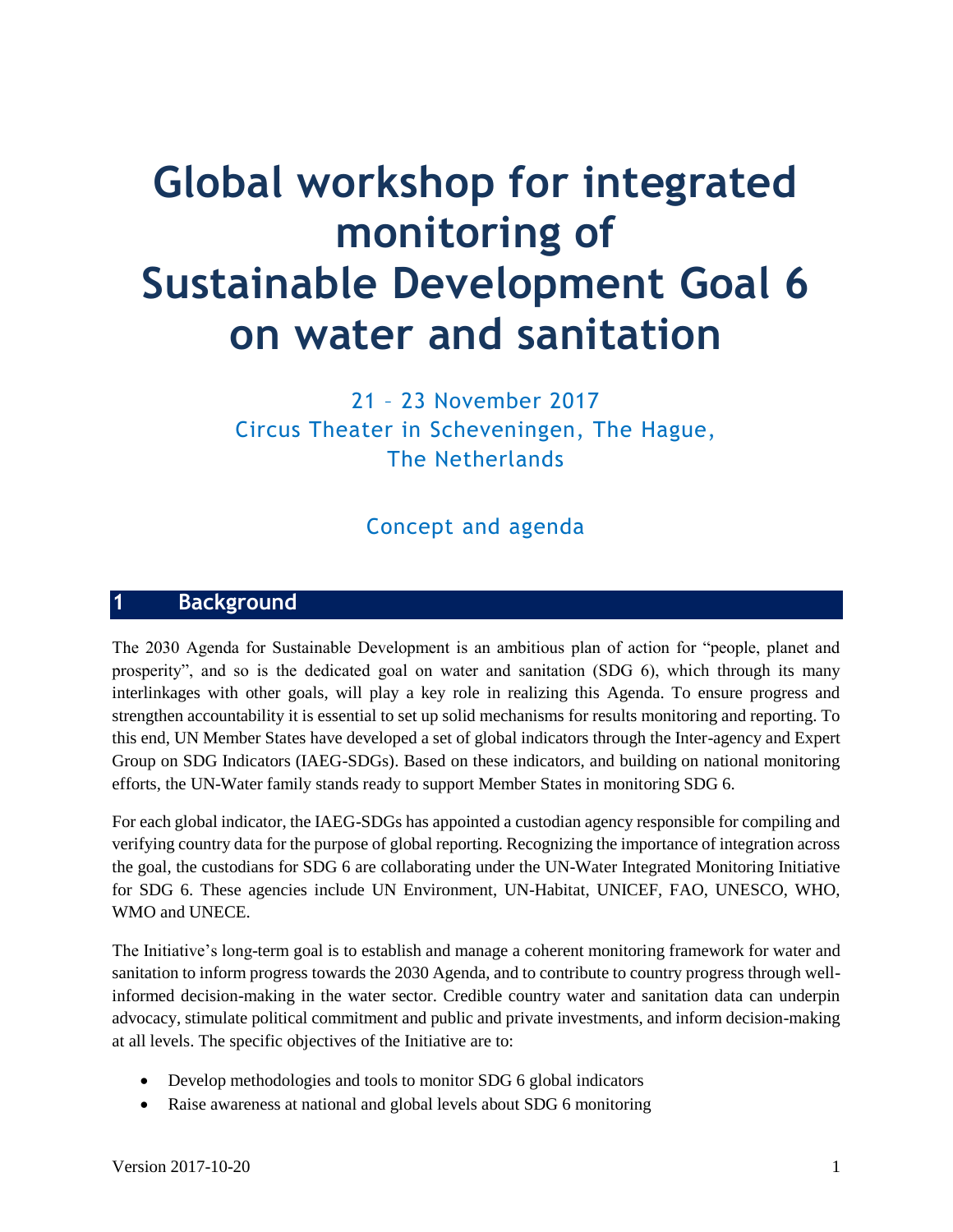- Enhance technical and institutional country capacity for monitoring
- Compile country data and report on global progress towards SDG 6

The first phase of work (2015-2018) is focusing on the development of monitoring methodologies and the establishment of a global data baseline for all of the SDG 6 global indicators. During 2016 draft methodologies underwent [pilot testing](http://www.sdg6monitoring.org/news/?tag=Pilot+testing) and [external expert review,](http://www.sdg6monitoring.org/news/2017/3/23/results-of-2016-pilot-testing-and-external-review) and were revised based on feedback received. In 2017 efforts are focused on country capacity building and collecting data towards a global data baseline for SDG 6.

## **2 Purpose and expected results**

The purpose of the workshop is to provide a platform, for countries and United Nations entities, for sharing experiences and reviewing results from baseline data collection efforts, and for learning and preparing for future monitoring.

The expected results of the workshop are the following:

- 1. Exchange of experiences from SDG 6 baseline data collection in countries, including the identification of key success factors and challenges, with a specific focus on aspects related to:
	- a. institutional structures and processes
	- b. the analysis and use of data
	- c. integration across SDG 6
	- d. sustainability of monitoring efforts
- 2. Feedback on the global compilation of SDG 6 baseline data in 2016/2017 by custodian agencies, both related to the compilation process and to the preliminary results
- 3. Feedback and awareness-raising on synthesized SDG 6 reporting and the need for alignment of national, regional and global reporting efforts
- 4. Fostering of communities of practice for SDG 6 monitoring (regional and technical)
- 5. Awareness-raising for country engagement in global monitoring in 2018 and beyond
- 6. Advice on priorities for the next phase of work of the UN-Water Integrated Monitoring Initiative for SDG 6 (2018-2021)

## **3 Participants**

The main audience of the workshop is national overall focal points for SDG 6 monitoring, who have been appointed by their respective governments to represent their country in the workshop. Some countries have actively participated in the [2017 integrated baseline process,](http://www.sdg6monitoring.org/news/?tag=Baseline) and most countries have received requests for data on the different global indicators.

Also participating in the workshop are representatives from the eight United Nations agencies that are appointed as custodians of the 11 global indicators under SDG 6 (i.e. the partners of the [Integrated](http://www.unwater.org/what-we-do/monitor-and-report/)  [Monitoring Initiative\)](http://www.unwater.org/what-we-do/monitor-and-report/), as well as the UN-Water Technical Advisory Unit (as the coordinator of the Initiative).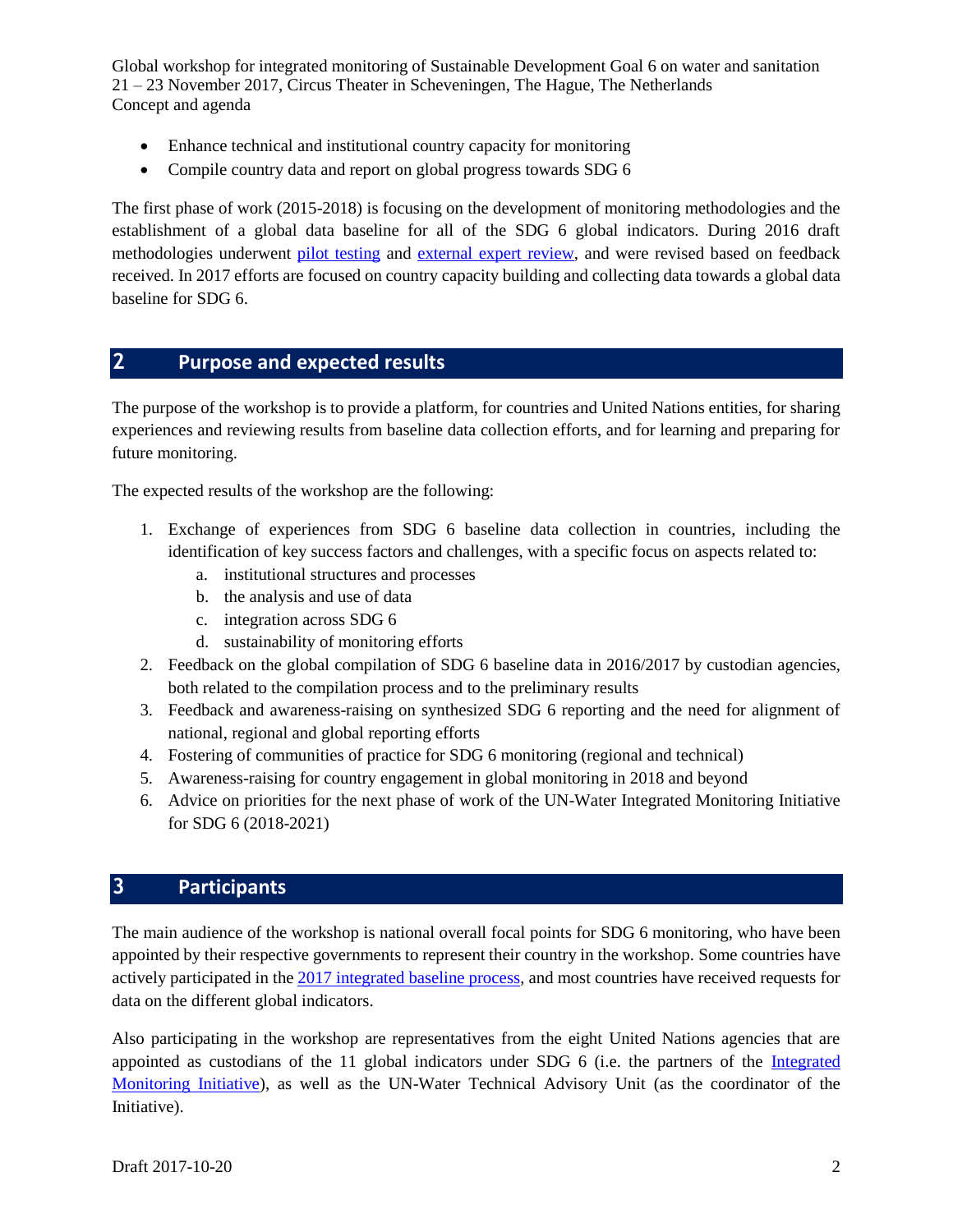Further, UN-Water Members and Partners<sup>1</sup> are invited to participate in the workshop, since many are engaged in monitoring and reporting at global, regional and national levels. Likewise regional organizations and development partners have been invited.

A list of participants will be circulated in advance of the workshop.

## **4 Country data and experiences**

In 2017, the focus of the Integrated Monitoring Initiative has been on country capacity building and collecting data towards a global data baseline for SDG 6. The custodian agencies have reached out to countries with requests for data on their individual indicators, while at the same time offering various types of technical support. Many countries have already responded to the requests and submitted national data on the 11 global indicators.

One of the objectives of the workshop is to share, analyse and provide feedback on preliminary results from the baseline data collection. It is recommended that participating countries submit their national data in advance of the workshop.

The countries who have been actively participating in the integrated baseline process will have the opportunity to submit a brief presentation of SDG 6 monitoring in their country in advance of the workshop, following a standard template. The presentations will be converted into posters that will be displayed at the venue during the workshop, to encourage the sharing of experience and lessons learned from the baseline data collection. Country posters can be made available for all workshop participants after the meeting. More information about the country posters, including the standard template, will be circulated in October 2017.

# **5 Topics for break-out discussions**

The topics for all break-out discussions in the agenda will be circulated to participants in advance of the workshop, in early November.

l

<sup>&</sup>lt;sup>1</sup> UN-Water is the entity that coordinates the work of the United Nations on water and sanitation. UN-Water is comprised of the United Nations bodies that have a focus on, or interest in, water-related issues as Members and other international organizations as Partners. Learn more about UN-Water on [www.unwater.org.](http://www.unwater.org/)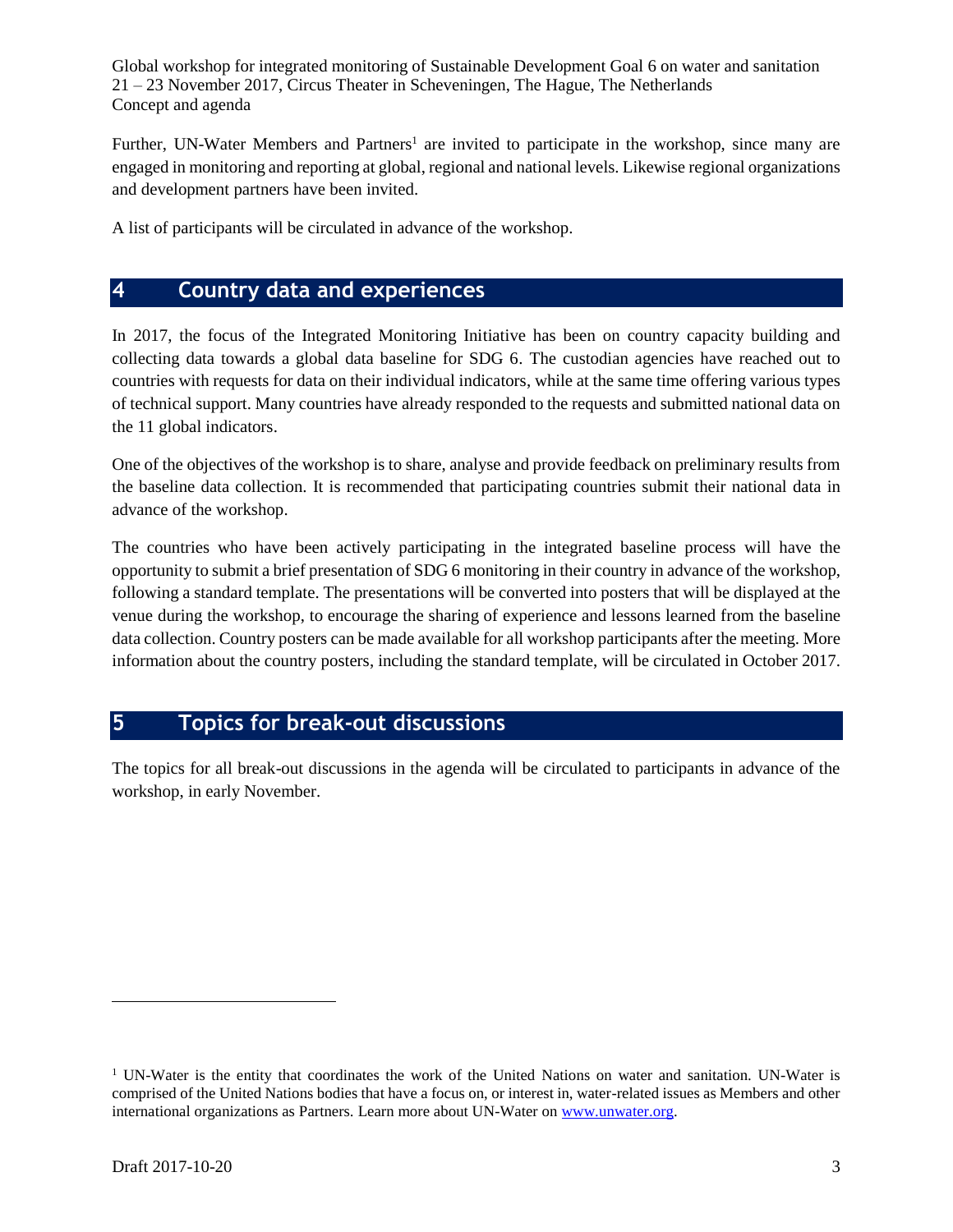## **6 Agenda**

The final agenda will be circulated in advance of the meeting.

## **Day 1 – 21 November**

Registration 8:30 to 9:00

Start at 09:00

**1. Welcome and ice breaker exercise** [30 min, workshop host]

#### **2. Introduction SDG 6 monitoring and reporting**

- a. Water and sanitation in the 2030 Agenda for Sustainable Development [15 min]
- b. UN-Water Integrated Monitoring Initiative for SDG 6 [15 min]
- c. Panel discussion: Implementing SDG 6 monitoring at the country level [60 min, six country representatives]

Coffee break between 11:00 and 11:30

#### **3. 2017 integrated baseline process**

- a. Overall objectives and institutional capacity building [15 min]
- b. Indicator-specific processes and lessons learned [75 min, custodian agencies]

Lunch between 13:00 and 14:00

#### **4. Means for monitoring – the importance of political support and institutional capacity**

- a. Country case studies [30 min, two countries]
- b. Introduction breakout groups [15 min]
- c. Discussions in breakout groups on topics related to institutional structures and processes, stakeholder involvement and political support (questions to be circulated before the workshop) [75 min]

Coffee break between 16:00 and 16:30

- d. Reporting back from breakout groups and discussion in plenary [75 min]
- e. Information about evening events and country posters [15 min]

End at 18:00 with display of country posters

## **Day 2 – 22 November**

Start at 9:00

**5. Monitoring for implementation – how to make use of the data**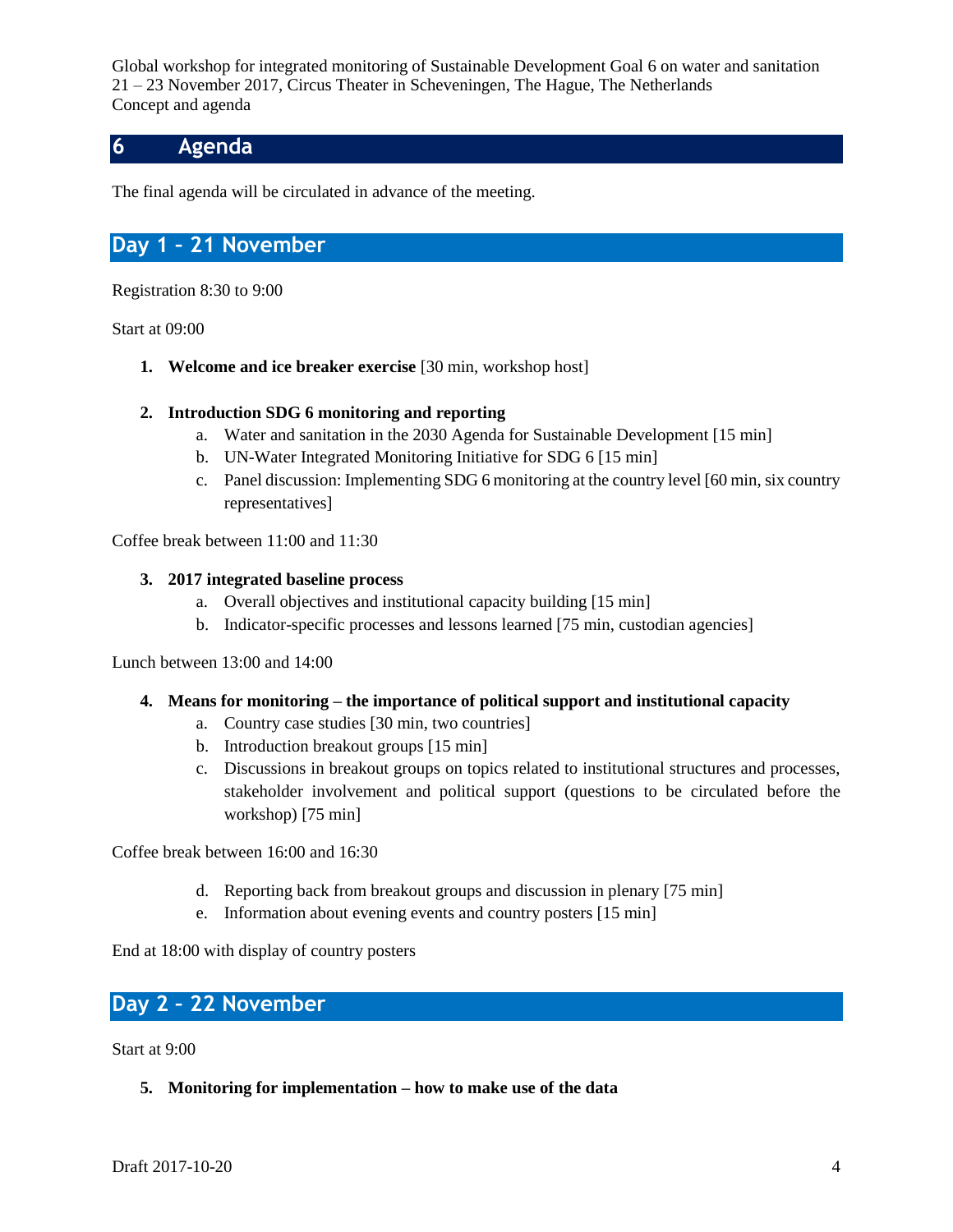- a. Introduction [15 min]
- b. Country case studies [30 min, two countries]
- c. Discussions in breakout groups on topics related to data analysis and integration, and links to policy and accountability processes (questions to be circulated before the workshop) [75 min]

Coffee break between 11:00 and 11:30

d. Reporting back from breakout groups and discussion in plenary [60 min]

#### **6. Preliminary results and experiences from the SDG 6 baseline data collection**

a. Introduction and overview all indicators [30 min]

#### Lunch between 13:00 and 14:00

b. Introduction indicator-specific market stall discussions [15 min]

*Each indicator/group of indicators will have an own market stall, to which participants can go to discuss preliminary results and lessons learned from the baseline data collection on that specific indicator/group of indicator. Three rounds of market stall discussions will*  be offered, *i.e. participants can chose to attend discussions on three different indicators/group of indicators: 6.1.1 on drinking water; 6.2.1 and 6.3.1 on sanitation and wastewater; 6.3.2 on water quality and 6.6.1 on ecosystems; 6.4.1 on water use efficiency and 6.4.2 on water stress; 6.5.1 on integrated water resources management, 6.a.1 on finance and 6.b.1 on participation; 6.5.2 on transboundary cooperation; 11.5 on disaster risk reduction.* 

- c. 1 st round of market stall discussions by indicator group [50 min, custodian agencies]
- d.  $2<sup>nd</sup>$  round of market stall discussions by indicator group [50 min, custodian agencies]

Coffee break between 16:00 and 16:30

- e. 3<sup>rd</sup> round of market stall discussions by indicator group [50 min, custodian agencies]
- f. Wrap-up market stall discussions [40 min, custodian agencies]

End at 18:00

## **Day 3 – 23 November**

Start at 9:00

- **7. Strengthening capacity for integrated monitoring**
	- a. Introduction [15 min]
	- b. Break-out groups focusing on different topics related to capacity development, partnerships and resource mobilization (questions to be circulated before the workshop) [75 min]